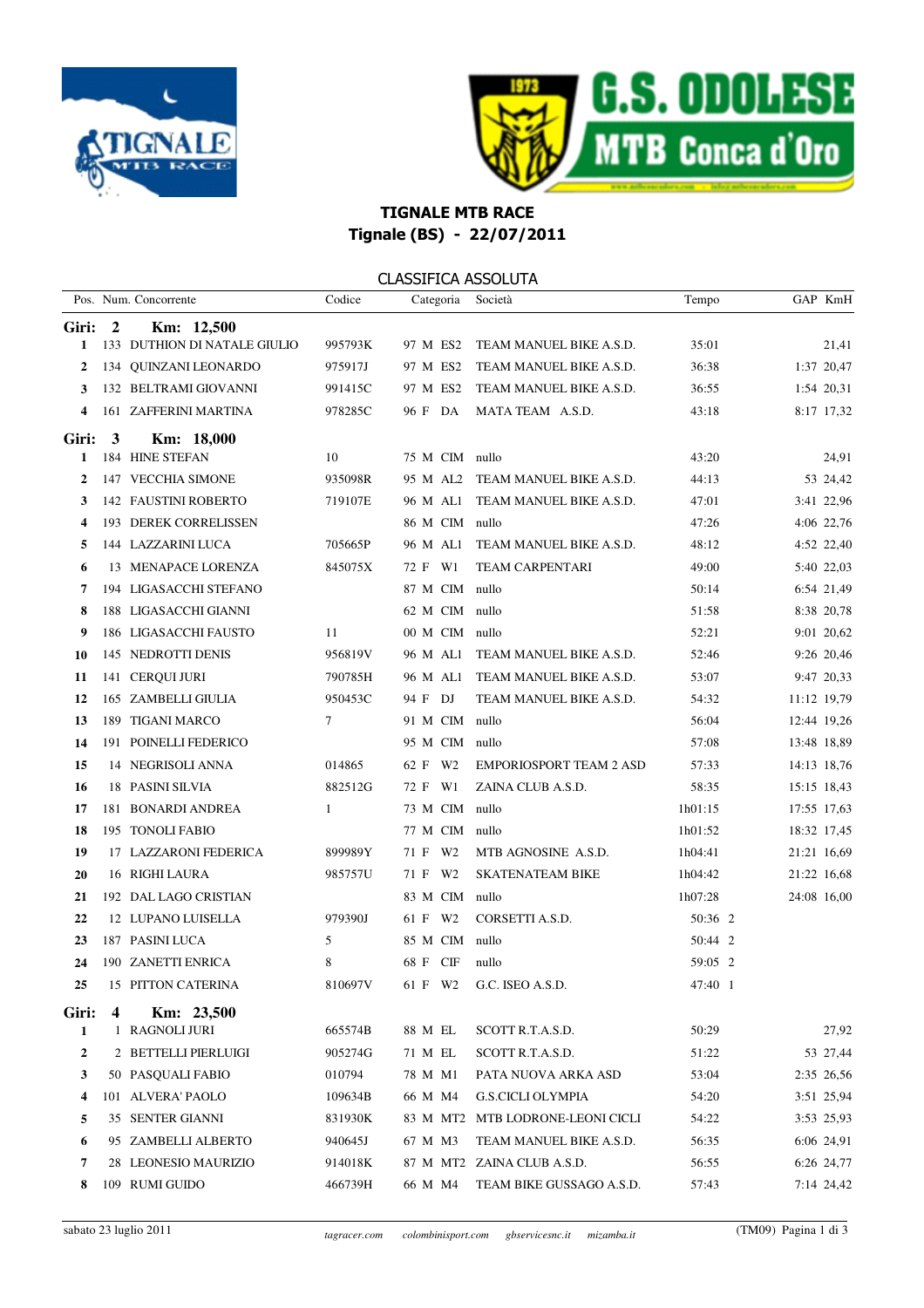



# TIGNALE MTB RACE Tignale (BS) - 22/07/2011

### CLASSIFICA ASSOLUTA

|    |                          |          | <u>CD 1991 ICM 1990LOTM</u> |                                    |         |             |             |
|----|--------------------------|----------|-----------------------------|------------------------------------|---------|-------------|-------------|
|    | Pos. Num. Concorrente    | Codice   | Categoria Società           |                                    | Tempo   |             | GAP KmH     |
| 9  | 69 MICHELETTI ENRICO     | 853664A  | 73 M M2                     | MTB AGNOSINE A.S.D.                | 57:47   |             | 7:18 24,39  |
| 10 | 86 FRUNER MARCO          | 840408J  | 71 M M3                     | SKATENATEAM BIKE                   | 57:48   |             | 7:19 24,38  |
| 11 | 65 FAVALORO MICHELE      | 665567C  | 76 M M2                     | FM BIKE FACTORY TEAM A.S           | 57:50   |             | 7:21 24,37  |
| 12 | 25 FRANCINI SIMONE       | 868620R  |                             | 84 M MT2 A.S.D PERTICA BASSA CICLI | 58:10   |             | 7:41 24,23  |
| 13 | 57 ANDRINI ENRICO        | 621860A  | 79 M M1                     | MTB AGNOSINE A.S.D.                | 59:35   |             | 9:06 23,66  |
| 14 | 82 BIANCHI GIANLUCA      | 951591L  | 67 M M3                     | MDL RACING CREW A.S.D.             | 1h00:06 |             | 9:37 23,45  |
| 15 | 105 D'ANIELLO LUCIANO    | 02521750 | 66 M M4                     | <b>GEO PIETRA ZAINA BICILETT</b>   | 1h00:10 |             | 9:41 23,43  |
| 16 | 87 GLISONI GIOVANNI      | 870560K  | 67 M M3                     | A.S.D PERTICA BASSA CICLI          | 1h00:19 |             | 9:50 23,37  |
| 17 | 73 VECCHI FABIO          | 977938Z  | 74 M M2                     | SKATENATEAM BIKE                   | 1h01:07 | 10:38 23,06 |             |
| 18 | 127 MANGERINI BALDASSARE | 02522591 | 61 M M5                     | PITON FUTURA TEAM                  | 1h01:09 |             | 10:40 23,05 |
| 19 | 64 BONOMI ANGELO         | 575755E  | 73 M M2                     | G.S.ODOLESE MTB CONCA D            | 1h01:10 |             | 10:41 23,05 |
| 20 | 111 TURINA CHRISTIAN     | 579165B  | 66 M M4                     | BIKE TEAM BRUCIATI                 | 1h01:45 |             | 11:16 22,83 |
| 21 | 54 TANGHETTI CLAUDIO     | 704140L  | 78 M M1                     | SPRINT BIKE LUMEZZANE              | 1h01:50 |             | 11:21 22,79 |
| 22 | 92 PEOLI CLAUDIO         | 822061J  | 71 M M3                     | <b>G.S.ODOLESE MTB CONCA D</b>     | 1h01:53 | 11:24 22,78 |             |
| 23 | 93 PIERANGELI PAOLO      | 831927C  | 68 M M3                     | TEAM CARPENTARI                    | 1h02:00 | 11:31 22,74 |             |
| 24 | 72 VAGLIA MICHELE        | 868625A  | 76 M M2                     | A.S.D PERTICA BASSA CICLI          | 1h02:02 | 11:33 22,72 |             |
| 25 | 41 AVALLONE PAOLO        | 925872K  | 78 M M1                     | FM BIKE FACTORY TEAM A.S           | 1h02:22 |             | 11:53 22,60 |
| 26 | 102 BAILONI ENRICO       | 028765   | 63 M M4                     | LAMACART CYCLING TEAM              | 1h03:22 | 12:53 22,24 |             |
| 27 | 85 DEBALINI GIANLUCA     | 992134B  | 71 M M3                     | <b>G.S.ODOLESE MTB CONCA D</b>     | 1h03:55 | 13:26 22,05 |             |
| 28 | 96 SANTULIANA GUIDO      | 627924L  | 68 M M3                     | BIKBIKE ACD                        | 1h03:56 |             | 13:27 22,05 |
| 29 | 63 BIANCHI DEVIS         | 905088S  | 75 M M2                     | TEAM MANUEL BIKE A.S.D.            | 1h04:40 |             | 14:11 21,79 |
| 30 | 124 CASON RINALDO        | 015306   | 56 M M6                     | TEAM RODELLA                       | 1h05:28 | 14:59 21,53 |             |
| 31 | 30 MONTANARI NICOLA      | 940628R  |                             | 86 M MT2 MDL RACING CREW A.S.D.    | 1h05:55 |             | 15:26 21,38 |
| 32 | 125 CERZANI GIUSEPPE     | 920985L  | 54 M M6                     | FM BIKE FACTORY TEAM A.S           | 50:37 3 |             |             |
| 33 | 108 PETRI ROBERTO        | 909350U  | 66 M M4                     | RS BIKE A.S.D                      | 50:46 3 |             |             |
| 34 | 113 ZAMBELLI GIANLUCA    | 943219E  | 65 M M4                     | TEAM MANUEL BIKE A.S.D.            | 50:48 3 |             |             |
| 35 | 23 BENDOTTI MICHAEL      | 940633E  |                             | 84 M MT2 TEAM MANUEL BIKE A.S.D.   | 50:52 3 |             |             |
| 36 | 32 PEDROTTI GUIDO        | 970356N  |                             | 82 M MT2 FM BIKE FACTORY TEAM A.S  | 50:55 3 |             |             |
| 37 | 52 PERI DANILO           | 846263H  | 77 M M1                     | MDL RACING CREW A.S.D.             | 51:41 3 |             |             |
| 38 | 61 ALBERTI CLAUDIO       | 828533N  | 73 M M2                     | CORSETTI A.S.D.                    | 51:44 3 |             |             |
| 39 | 151 BONZANINI ANGELO     | 967581J  |                             | 94 M JU TEAM MANUEL BIKE A.S.D.    | 51:48 3 |             |             |
| 40 | 112 TURINA CLAUDIO       | 972935R  | 64 M M4                     | <b>BIKE TEAM BRUCIATI</b>          | 52:19 3 |             |             |
| 41 | 34 RUGGERI LUIGI         | 794637U  | 85 M MT2                    | G.S.ODOLESE MTB CONCA D            | 52:43 3 |             |             |
| 42 | 94 TERRANA GIUSEPPE      | 930866W  | 70 M M3                     | RACING ROSOLA BIKE A.S.D.          | 52:52 3 |             |             |
| 43 | 74 BARONI LUCA           | 628373L  | 74 M M2                     | BIKBIKE ACD                        | 53:09 3 |             |             |
| 44 | 71 SPADA MASSIMO         | 830416P  | 71 M M3                     | BIKBIKE ACD                        | 53:12 3 |             |             |
| 45 | 56 ZANI MASSIMILIANO     | 969328M  | 77 M M1                     | G.S.ODOLESE MTB CONCA D            | 53:27 3 |             |             |
| 46 | 31 PASSERA NICOLAS       | 993707T  | 91 M MT1                    | RUN AND BIKE ZIBELLO               | 53:32 3 |             |             |
| 47 | 152 PRANDELLI SIMONE     | 706239M  | 94 M JU                     | TEAM MANUEL BIKE A.S.D.            | 53:57 3 |             |             |
| 48 | 67 MAROCCHI NICOLA       | 974057W  | 72 M M2                     | MTB LODRONE-LEONI CICLI            | 54:01 3 |             |             |
| 49 | 47 MAIURI DAVIDE         | 02521746 | 79 M M1                     | TEAM BIKE GAVARDO                  | 54:37 3 |             |             |
|    |                          |          |                             |                                    |         |             |             |